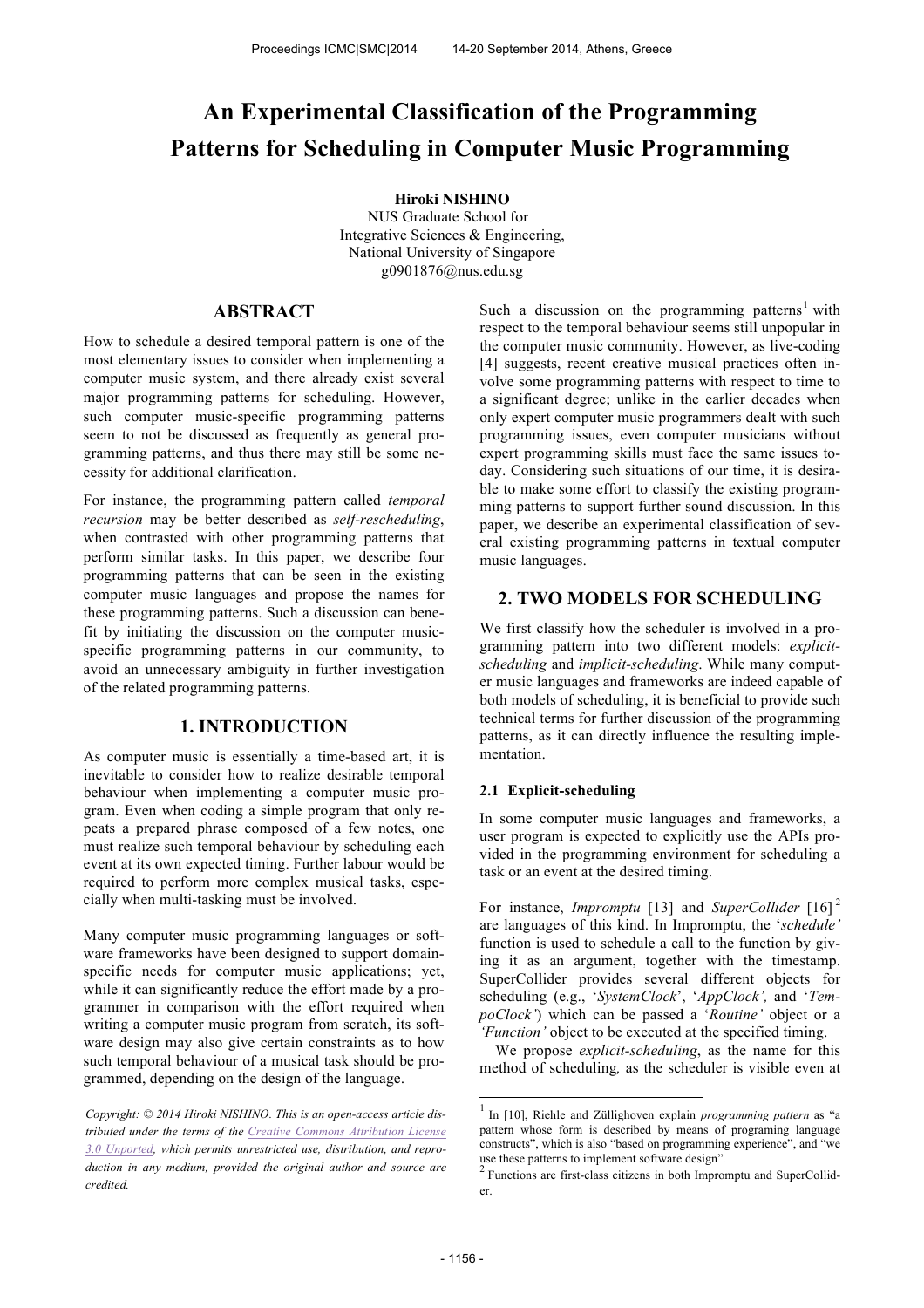the surface level of the code and a user program accesses its feature explicitly.

#### **2.2 Implicit-scheduling**

On the contrary, in some other computer music languages, the underlying schedulers may not be directly visible at the user program level. For instance, in LuaAV [14], its *wait* method yields the current coroutine and asks the scheduler to resume it again after the given duration or when a certain event occurs. In a strongly-timed programming language, such as ChucK [15] or LC [9], the assignment to the special variable '*now'* will suspend the current thread and the underlying scheduler resumes the thread at the given timing. In such languages, users are indeed implicitly utilizing the scheduler in the underlying software framework, while it seems just as a simple function call or an assignment at the surface level of the user code.

 We propose *implicit-scheduling* for this manner of scheduling, in contrast to *explicit-scheduling*, as the underlying scheduler is not directly visible at the user program level.

# **3. PROGRAMMING PATTERNS FOR SCHEDULING**

#### *3.1.1 Temporal loop*

*Implicit-scheduling* may be inserted within a looping control structure, interleaved between the sub-tasks in a computer music program. We propose '*temporal loop pattern'* for the name of this programming pattern. While it seems simple and trivial as a programming pattern, giving a name to the programming pattern is valuable even just to distinguish it from the other programming patterns related to computer music programing.



**Figure 1**. A simple strongly-timed program in ChucK [15, p.43].

Figure 1 [15, p.43] is a typical example of *temporal loop pattern*, often found in ChucK programs. As shown, *implicit-scheduling* is inserted within a loop structure to realize a desired temporal behaviour.

#### *3.1.2 Repetitive-scheduler*

In some computer music languages, the API for *explicitscheduling* may have the features for repeatedly scheduling a task given as an argument. We propose the name, '*repetitive-scheduler',* for this programming pattern. Figure 1 describes a simple example of this programming pattern in SuperCollider, which is taken from its help file [2]. In the Figure 2 example, the *SystemClock* object and its *sched* method is utilized. As described, the *System-* *Clock.sched* method reschedules and executes the given function repeatedly, when the function returns a float value, interpreting it is duration before the next occurrence. Returning *nil* will stop this repetitive scheduling.

```
*sched(delta, item) 
The float you return specifies the delta to 
resched the function for. Returning nil stops 
the task from being rescheduled
        SystemClock.sched(0.0, { arg time;
         time.postln;
         rrand(0.1, 0.9)
        });
        SystemClock.sched(2.0, { 
         "2.0 seconds later" .postln;
          nil
        });
```
**Figure 2**. An example that utilizes *SystemClock.sched*  method call in SuperCollider [2].

#### *3.1.3 Temporal-recursion*

It is also often possible to write a function so that it can reschedule itself again. Unlike the *repetitive-scheduler* pattern described above, in which the scheduler itself repeatedly schedules the same tasks, it is the callee function itself that is responsible for scheduling in this programming pattern.

```
;; periodic cycle called every 1000 ticks
;; with incrementing integer counter
(define periodic
   (lambda ( time count )
     (print 'count:> count)
     (schedule ;; start cycle
       (+ time 1000) periodic
       (+ time 1000) (+ count 1))))
```
(periodic (now) 0)

**Figure 3**. An example of *temporal-recursion* as Sorensen *et al*. describe in [13].

As it is discussed in [12], while a significantly similar programming pattern was already presented in the MOXIE [3] language and the CMU MIDI toolkit [5] in earlier decades, it is sort of 'rediscovered' by Sorensen, who developed the *Impromptu* computer music language. Sorensen and his colleagues named this programming pattern *'temporal recursion'*. Figure 3 describes an example of temporal recursion given in [13]. As shown, this programming pattern calls the API for rescheduling the function itself and thus involves *explicitly-scheduling.*

## **4. DISCUSSION**

So far we described three programming patterns frequently seen in the existing computer music languages. While the *temporal loop* pattern involves *implicit-scheduling*, the other two involve *explicit-scheduling.*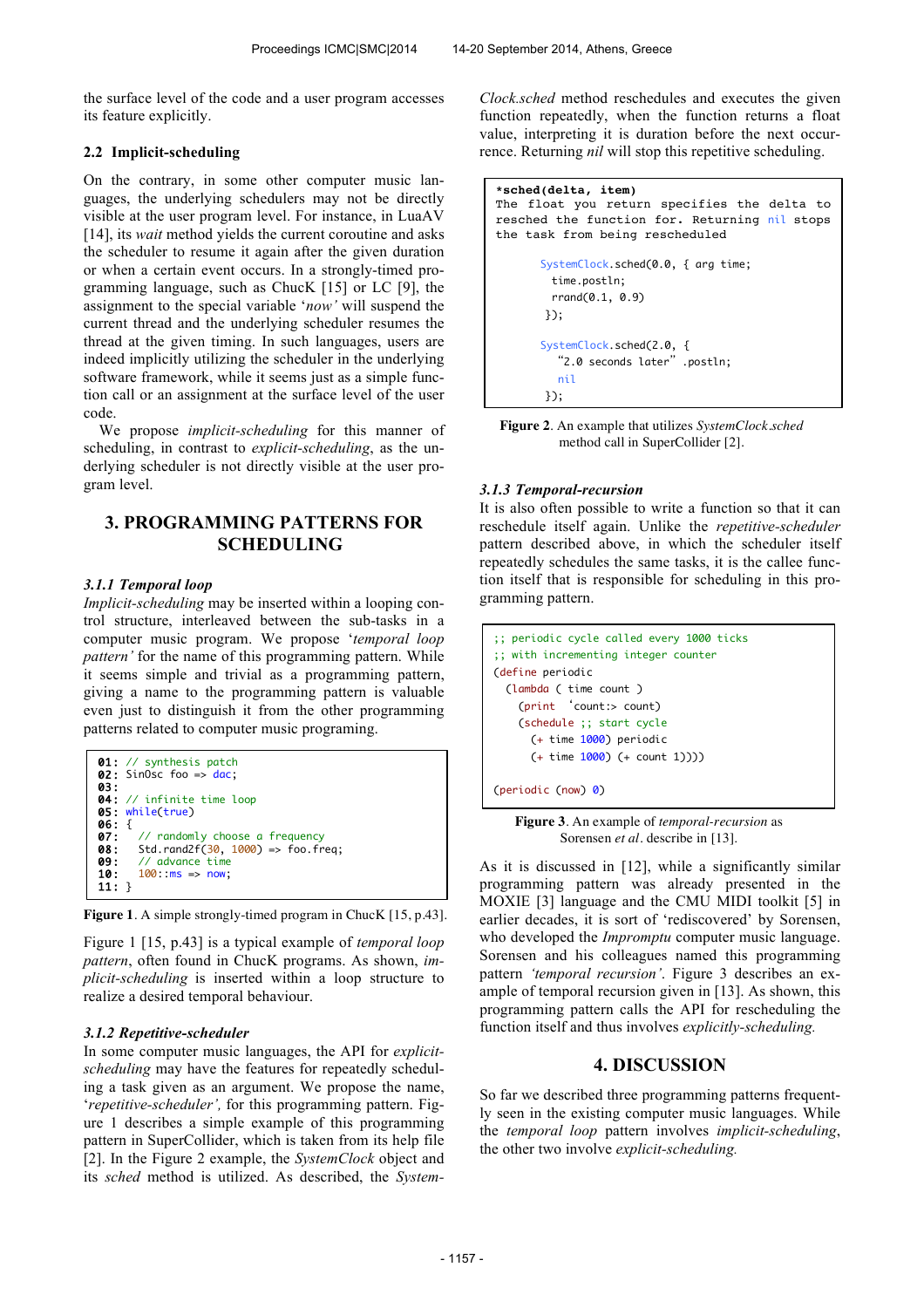One question we would like to raise at this point is whether *'temporal recursion'* is really appropriate for the programming pattern as Sorensen describes, when considering which is the better classification. While the definition of the function '*periodic'* in Figure 3 is recursive in that the definition of the function refers to the function itself, the function does not make a direct recursive call to itself – it asks the scheduler to reschedule itself.

We would like to propose another example for further discussion. The Figure 4 example is a recoded version of the Figure 1 ChucK example. As shown, the main loop is replaced with a recursive function call. Unlike the Figure 3 example in Impromptu, the example is based on *implicit-scheduling* and does not involve any instance of the scheduler at the surface level of the code.

Moreover, the Figure 4 example performs a direct recursive call within the function itself, as seen in many wellknown recursive examples, such as the Tower of Hannoi and the Fibonacci number [6]; it is clearly a very simple example of recursion*. Tail-call optimization* [8, p.58] can be also safely applied to avoid wasting the frame stack.

| 01: // synthesis patch<br>02: SinOsc foo => $dac$ ;<br><b>03:</b>                                                                                                                                                                                                    |                                                                                                                    |
|----------------------------------------------------------------------------------------------------------------------------------------------------------------------------------------------------------------------------------------------------------------------|--------------------------------------------------------------------------------------------------------------------|
| <b>05:</b> fun void recur(){<br><b>06:</b> // randomly choose a frequency<br><b>07:</b> Std.rand2f( $30, 1000$ ) => foo.freq;<br>$08:$ // advance time<br>$0.9: 100: ms \Rightarrow now$<br>10: recur(); //make a recursive call<br>$11:$ }<br>12:<br>$14:$ recur(); | <b>04:</b> //recursion, instead of an infinite loop.<br><b>13:</b> //call recur() to start the temporal recursion. |

**Figure 4.** A simple strongly-timed program in ChucK, recoded with recursion.

When classifying these programming patterns, it would be desirable to contrast the related programming patterns as much as possible; in the earlier sections, we proposed the terms, *explicit-scheduling* and *implicit-scheduling* for this purpose, aiming to support further clarification regarding the difference in the scheduling models among these programing patterns.

Form this point of view, the Figure 2 example and the Figure 3 example are the programming patterns that belong to the *explicit-scheduling* group, and the Figure 1 example and the Figure 4 example belong to *implicitscheduling*. One might note that the programming languages that involve *implicit-scheduling* indeed include a statement that causes the passage of the time within themselves, while the other programming patterns that utilize *explicit-scheduling* do not enclose any statement to invoke the passage of the time; when utilizing *explicitscheduling*, the part of the tasks related to the passage of the time looks as if it is performed within the underlying scheduler, not within the user code. In other words, the Figure 1 and 4 examples clearly include '*temporal*' behaviour within the programming patterns, whereas Figure 2 and 3 examples exclude it.

In addition, the programming pattern in the Figure 3 example by Sorensen may be more similar to the *continuation-passing style* [1], as the programming pattern passes where the computation should continue to the scheduler, and it is the scheduler that invoke the given function.

 Considering such an issue, it may be more appropriate to call the programming pattern in the Figure 3 example '*self-rescheduling'* rather than '*temporal recursion'*. Possibly, when considering the contrast between the recursion and the loop control structure, it may be better to call the programming pattern as seen in the Figure 4 *'temporal recursion'* instead.

It seems also beneficial to consider whether the function itself performs repetition or not. In this sense, the Figure 1 and Figure 2 examples belong to the same category, whereas the Figure 3 and Figure 4 examples belong to the opposite category; the latter group schedule the next occurrence of the functions explicitly within themselves, while the next occurrence of a task is controlled externally by a looping control structure in the former group.

|                               |                                                                                                                                         | Where does the passage of the time seem to<br>occur mainly?                          |                                                                                                                   |
|-------------------------------|-----------------------------------------------------------------------------------------------------------------------------------------|--------------------------------------------------------------------------------------|-------------------------------------------------------------------------------------------------------------------|
|                               |                                                                                                                                         | <i>implicit-scheduling</i>                                                           | explicit-scheduling                                                                                               |
|                               |                                                                                                                                         | within the user code                                                                 | within the scheduler                                                                                              |
| What controls the repetition? | The repetition is<br>realized by<br>the function to play<br>the pattern itself $\mathbf{\underline{i}}$<br>ternally                     | <b>Temporal Recursion</b><br>(as we propose the<br>name for the Figure 4<br>example) | <b>Self-Rescheduling</b><br>(a possible new name<br>for Sorensen's<br>'temporal recursion',<br>shown in Figure 3) |
|                               | the<br>loop<br>performed<br>The repetition of a<br>underlying scheduler<br>ō<br>a<br>structure<br>S<br>externally<br>pattern<br>control | <b>Temporal Loop</b><br>(as described in the<br>Figure 1 example)                    | Repetitive-Scheduler<br>(as described in<br>the<br>Figure 2 example)                                              |

**Table 1.** An Experimental Classification of the programming patterns for scheduling in computer music programming.

By summarizing the above discussion, a 2D matrix to classify these four programming patterns can be drawn. One axis is *explicit-scheduling* or *implicit-scheduling*. The other axis categorizes whether the repetition is controlled internally or externally within the part of the code to play a certain pattern. In the examples in Figure 3 and Figure 4, the functions to play patterns internally reschedule themselves to the repetition. On the other hand, in Figure 1 and Figure 2, the repetition is realized externally by a loop control structure (Figure 1) or by the underlying scheduler of the software framework (Figure 2).

Thus, a matrix to classify these four programing patterns can be made as in Table 1. One may notice that the word '*temporal'* is used for the programming patterns that involve *implicit-scheduling,* while the word *'schedule'* is used to name the other patterns that involve *explicitscheduling.* One view that possibly justifies such naming (and renaming of Sorensen's '*temporal recursion'* to